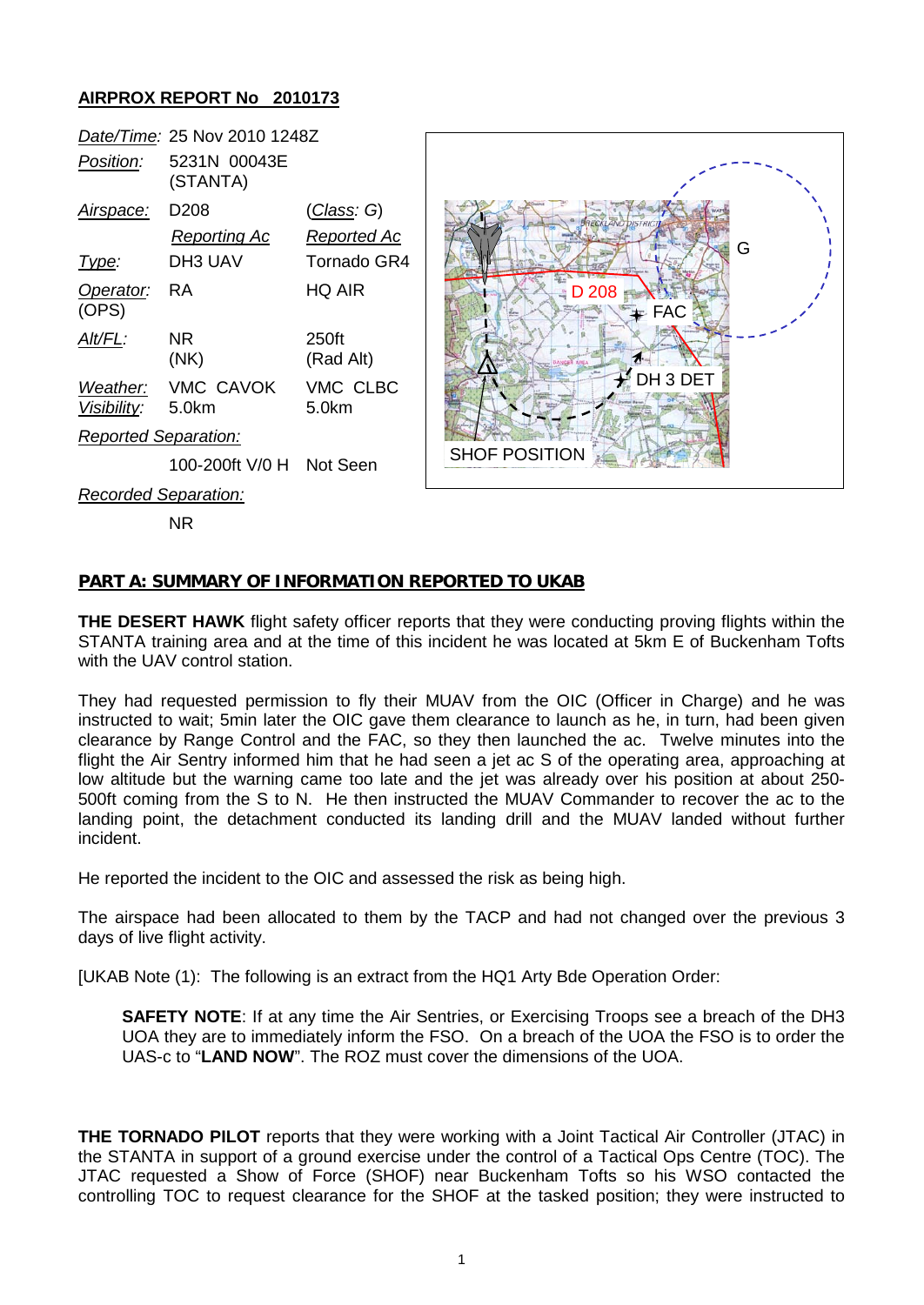standby while the TOC negotiated their clearance. While waiting, the crew discussed with the controlling JTAC the probability of having to return to Marham due to shortage of fuel if the clearance was delayed. The TOC then contacted them and informed them that they had clearance to ground level and were approved to carry out a SHOF. The WSO informed the TOC that the LOA would be 180°, which they acknowledged and then the WSO confirmed that they would depart to the East (left) off the target. The TOC then responded confirming that the Tornado would route East over the target and the WSO corrected them saying, *"negative, we will be heading 180 over target then turning left on to East before climbing to 10000ft"*, and they acknowledged this. They were then given clearance by the TOC down to ground level on LOA 180°, and carried out the SHOF at 250ft under control of the JTAC, egressing East off target at 250-500ft before climbing to 10000ft and recovering to RAF Marham.

After debriefing the sortie the crew was informed that they had been involved in an Airprox with a UAV that they had not seen.

**RANGE CONTROL** reported that Tornado GR4 was booked on to the Training Area to support a ground force pre-deployment work-up exercise. The ac was under the control of a FAC and had been ordered to conduct 3 SHOF over the Western part of the training area over the river Wissey. A UAV was flying at the same time and was allocated an area which covered the centre of the Training Area up to a height of 1100ft. The Tornado crew was aware of this restricted area and had avoided it on the first 2 passes over the river Wissey and on completion of each of the first 2 passes they broke off to the W to reposition themselves at the northern end of the Training Area for the next pass; on the final pass they broke off to the E passing through part of the airspace reserved for the UAV.

The UAV controller filed an Airprox with them as a result of this incursion.

The FAC, UAV controller and the Tornado pilot were all contacted and asked to submit reports and it was apparent that there were differing interpretations of the instructions to the Tornado crew regarding their departure from the training area.

The Supervising FAC (SupFAC) reported that he and another SNCO were overseeing the training of a number of junior FACs, who were controlling a single Tornado GR4 and were located 6km ENE of Buckenham Tofts. During the period of the sortie a detachment from the Royal Artillery (RA) was operating a DH3 2½km to the S of them and was allocated a Working Area (WA) airspace named WA1. [The dimensions of WA1 cannot be determined but, based on other reports, was probably about 2km radius of its operating position – see UKAB Note: (1) below].

During the Tornado sortie 3 SHOFs had been conducted and, as the GR4 took priority, each time the aircraft conducted a SHOF they grounded the DH3 to ensure deconfliction as agreed with DH3 Instructor Gunnery (DH3 IG) overseeing DH3 safety; however, the DH3 IG informed them that having to ground the ac so often was limiting their training opportunities.

When a further SHOF was requested near Buckenham Tofts [5k W of the DH3 location and near the W edge of the Training Area] both SupFACs were concerned about the possibility of noise complaints from civilians and further interference with the DH3 training, so they requested approval from Range Control and conducted a map appreciation to facilitate the SHOF with as little disturbance as possible to avoidance areas and to allow the DH3 to remain airborne. They decided to proceed with the SHOF routeing from the North to the South, laterally deconflicting the Tornado from the DH3, then once it was off the target climbing and turning East in the climb to avoid both avoidance areas and the DH3.

The SHOF was conducted successfully and safely at the requested height of 250ft agl and they observed the ingress and egress over target from their position but then lost visual due to terrain masking as the ac continued S. He then regained visual with the Tornado at about 2000ft on its egress to the N outside the Range Boundary.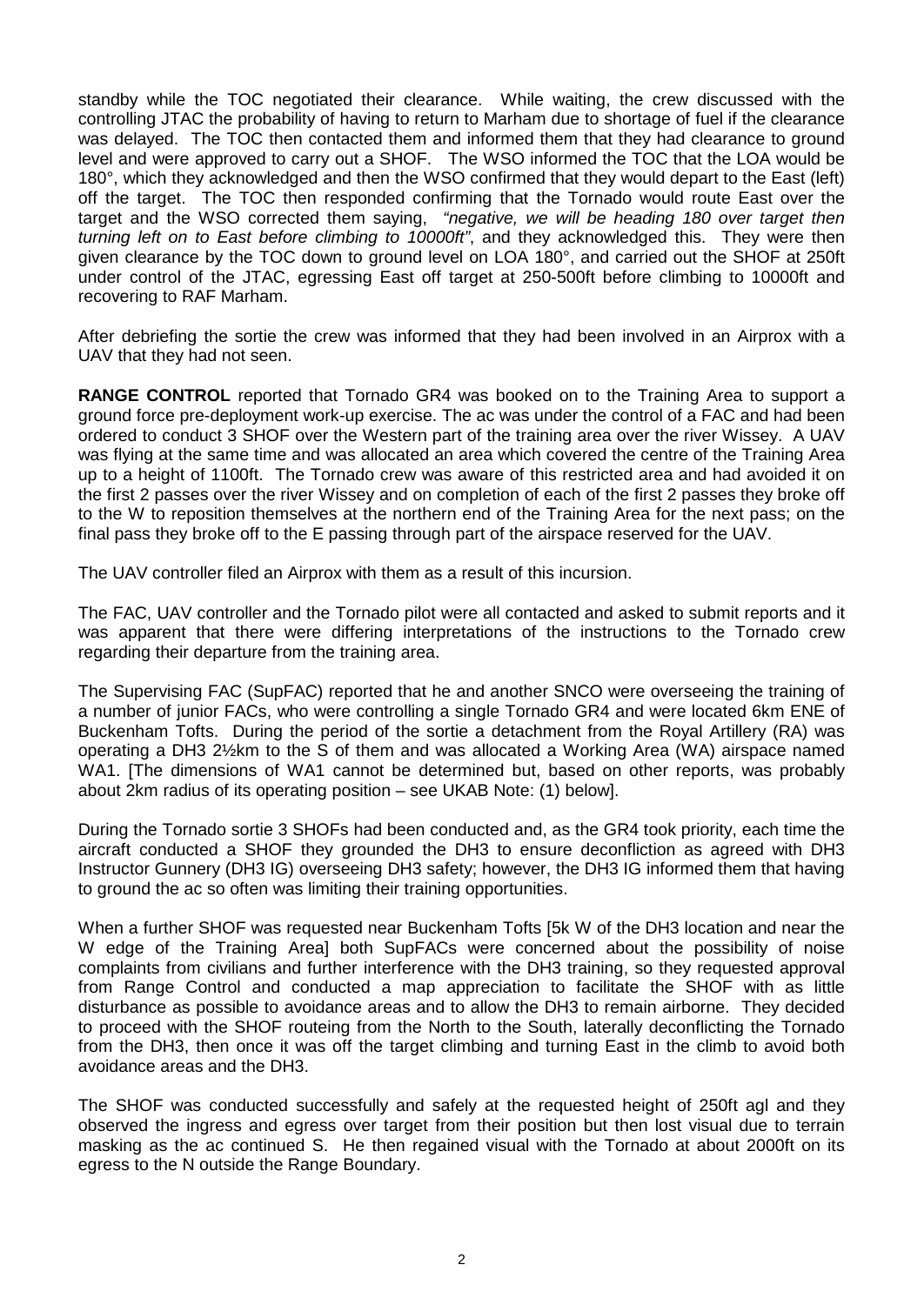They were then informed by the DH3 IG that his position [just to the S of the DH3 take-off/landing area] had just been overflown at 100 to 150ft agl.

Later that afternoon they received a call from Range Control informing them that the DH3 operator had submitted an Airprox report. The TACP confirmed to Range Control that WA1 had been active and that the Tornado crew had been briefed accordingly.

Further reports from the FACs were submitted but they are essentially the same as the SupFAC's above and reiterate that the aircrew were briefed that WA1 was active.

**HQ AIR (OPS)** comments that a lack of appreciation of the airspace allocated to the DH3 appears to have been a factor and we believe this is more of an airspace infringement than an AIRPROX, however, it is difficult to understand what avoidance criteria the GR4 had been given as the dimensions of WA1 appear to be unknown. It is not clear from the information above how close the 2 platforms got, the assessment by the DH3 IG of a 150ft agl overflight is not consistent with the report from the SHOF target site.

**HQ 1 Arty Bde** comments that at the time of the incident the DH3 non-operational flying was conducted in accordance with Special Flying Instruction (SFI) DH3 01-10 (AL2) and the Statement of Range Practice (SoRP). Both the SFI and the SoRP had been put in place to ensure that the DH3 remained within its dedicated airspace during non-operational flying as well as providing another layer of safety (in respect of collision avoidance) which is equivalent to that provided by the pilot of a manned aircraft as a UAS is unable to 'see and avoid'.

The OIC Practice of this ex has confirmed to HQ 1 Arty Bde that the DH3 was operating within the Safe Flying Area (SFA) and that WA1 encompassed both the Unmanned Air System Operating Area (UOA) and the SFA.

[UKAB Note (2): The diagram provided shows that the for the period in which the Airprox occurred the UOA and therefore WA1 extended to the Western boundary of the Range Danger Area but the height was not stipulated. The Safe Flying Area was a 4x2km area, within the UOA, area up to 300ft agl. The SFI and HQ 1 Arty Bde Operation Order state that no other aviation activity should take place in the UOA i.e. the larger area. To avoid this area laterally the Tornado would have to depart the Danger Area to the S or W.]

There have been a number of unauthorised manned aviation incursions into notified and dedicated MUAS airspace on DTE ranges over the last twelve months; MUAS are not permitted nor authorised to fly in any other airspace. These incursions include transits and, more alarmingly, deliberate manoeuvres such as landing in the allocated MUAS airspace. As a result, Comd 1 Arty Bde has undertaken a range of actions to minimise the likelihood and impact of similar events in future. These measures include administrative action, publicity campaigns and training reviews.

## **PART B: SUMMARY OF THE BOARD'S DISCUSSIONS**

Information available included reports from the pilots (operators) of both ac, reports from the FACs involved and reports from the appropriate operating authorities.

Members found this a very complex incident as in most cases their knowledge of such exercises is scant. Although there was a view that such incidents should be investigated by the Military authorities, the Director informed the Board that their remit included the investigation of such incidents and if possible, bearing in mind the lack of such material normally available (for instance RT and radar recordings) an investigation and report should be completed as an independent view would be welcomed by the Military authorities. Members decided that there was sufficient information available to them to decide on the cause of the incident but that since there was no information regarding the separation between the Tornado and the UAV involved or whether the Tornado had